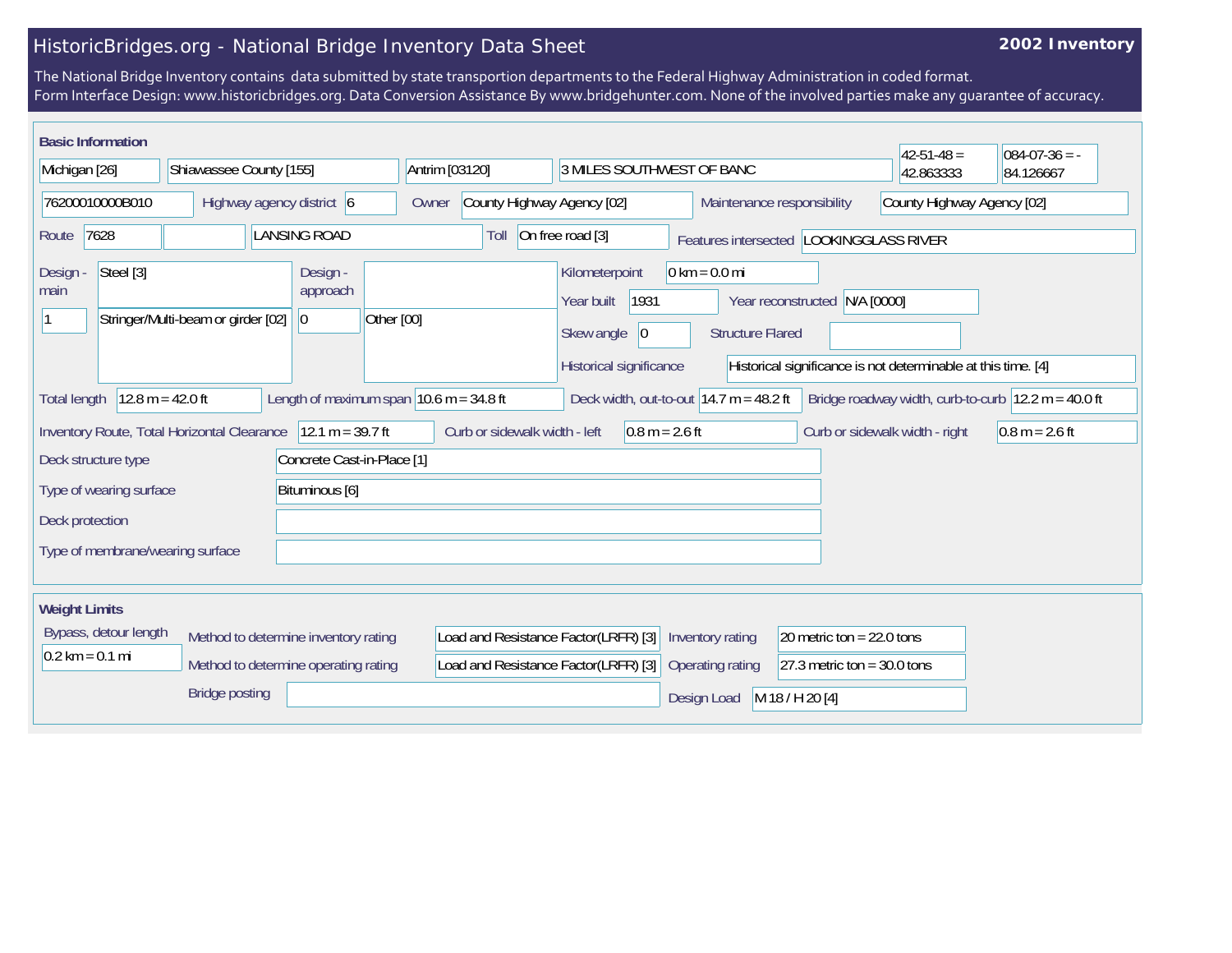| <b>Functional Details</b>                                                                                      |                                                                                         |                              |                                                       |                      |  |  |
|----------------------------------------------------------------------------------------------------------------|-----------------------------------------------------------------------------------------|------------------------------|-------------------------------------------------------|----------------------|--|--|
| 2127<br>Average daily truck traffi<br>Average Daily Traffic                                                    | Year 1998<br><b>20</b><br>%                                                             | Future average daily traffic | 3830<br>2018<br>Year                                  |                      |  |  |
| Road classification<br>Major Collector (Rural) [07]                                                            | Lanes on structure 2                                                                    |                              | Approach roadway width                                | $12.2 m = 40.0 ft$   |  |  |
| Type of service on bridge Highway [1]                                                                          | Direction of traffic 2 - way traffic [2]                                                |                              | Bridge median                                         |                      |  |  |
| Parallel structure designation<br>No parallel structure exists. [N]                                            |                                                                                         |                              |                                                       |                      |  |  |
| Waterway [5]<br>Type of service under bridge                                                                   | Lanes under structure<br> 0                                                             | Navigation control           |                                                       |                      |  |  |
| Navigation horizontal clearance $ 0 = N/A$<br>Navigation vertical clearanc<br>$0 = N/A$                        |                                                                                         |                              |                                                       |                      |  |  |
| Minimum navigation vertical clearance, vertical lift bridge $\vert$ 0 m = 0.0 ft                               |                                                                                         |                              | Minimum vertical clearance over bridge roadway        | $99.99 m = 328.1 ft$ |  |  |
| Minimum lateral underclearance reference feature Feature not a highway or railroad [N]                         |                                                                                         |                              |                                                       |                      |  |  |
| Minimum lateral underclearance on right $99.9 =$ Unlimited<br>Minimum lateral underclearance on left $0 = N/A$ |                                                                                         |                              |                                                       |                      |  |  |
| Minimum Vertical Underclearance $ 0 = N/A$                                                                     | Minimum vertical underclearance reference feature Feature not a highway or railroad [N] |                              |                                                       |                      |  |  |
| Appraisal ratings - underclearances N/A [N]                                                                    |                                                                                         |                              |                                                       |                      |  |  |
| <b>Repair and Replacement Plans</b>                                                                            |                                                                                         |                              |                                                       |                      |  |  |
| Type of work to be performed                                                                                   | Work done by Work to be done by contract [1]                                            |                              |                                                       |                      |  |  |
| Replacement of bridge or other structure because<br>of substandard load carrying capacity or substantial       | Bridge improvement cost<br>$ 0\rangle$                                                  |                              | 0<br>Roadway improvement cost                         |                      |  |  |
| bridge roadway geometry. [31]                                                                                  | Length of structure improvement                                                         | $15.9 m = 52.2 ft$           | Total project cost<br>0                               |                      |  |  |
|                                                                                                                | Year of improvement cost estimate                                                       | 1996                         |                                                       |                      |  |  |
|                                                                                                                | Border bridge - state                                                                   |                              | Border bridge - percent responsibility of other state |                      |  |  |
|                                                                                                                | Border bridge - structure number                                                        |                              |                                                       |                      |  |  |